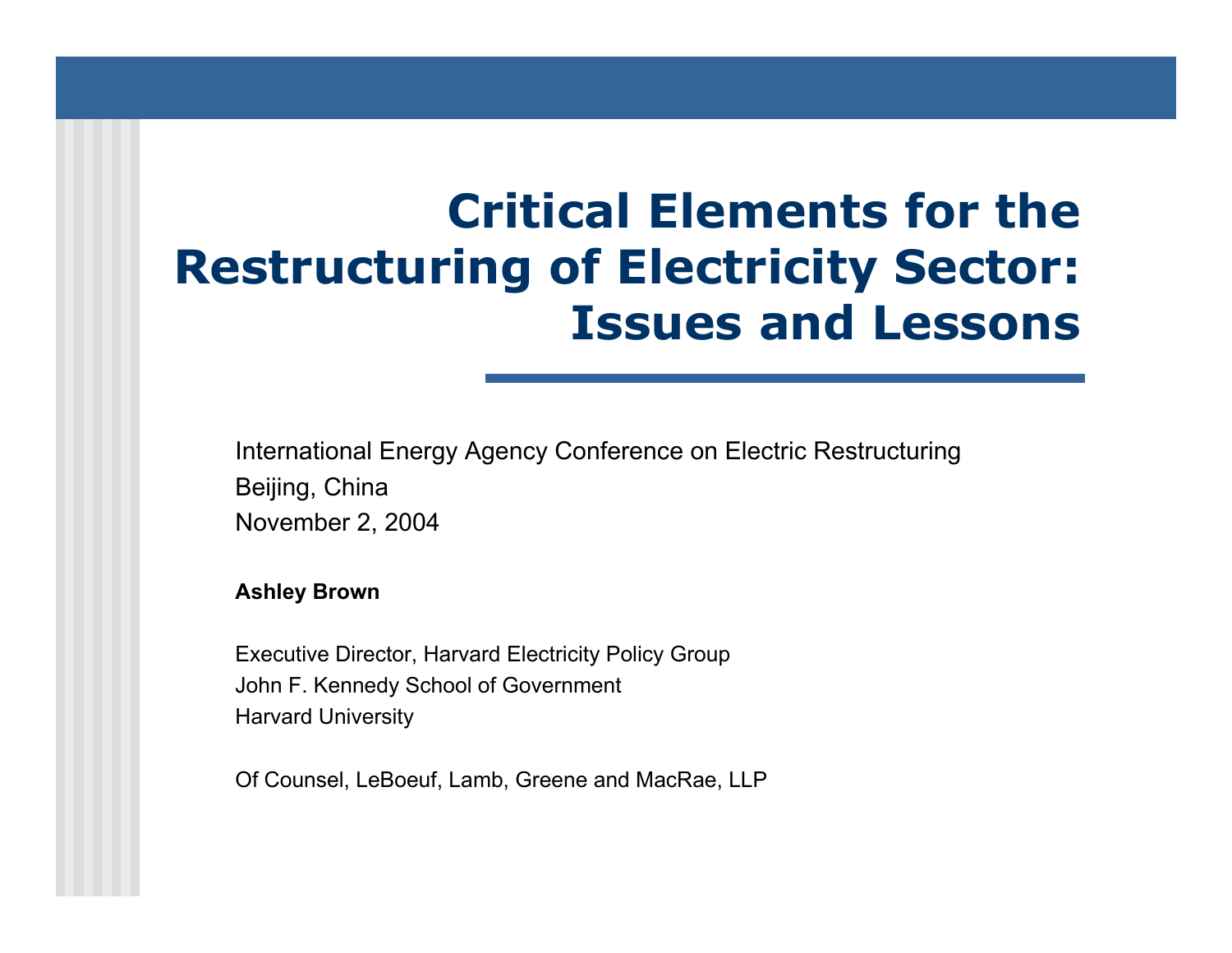# Critical Decisions on Electric Sector Restructuring

- **Privatization or Incremental Private Investment**
- **Nonopoly or Competition**
- $\overline{\phantom{a}}$ Regulatory Framework and Rules
- Market Structure and Rules
- **Pricing Arrangements**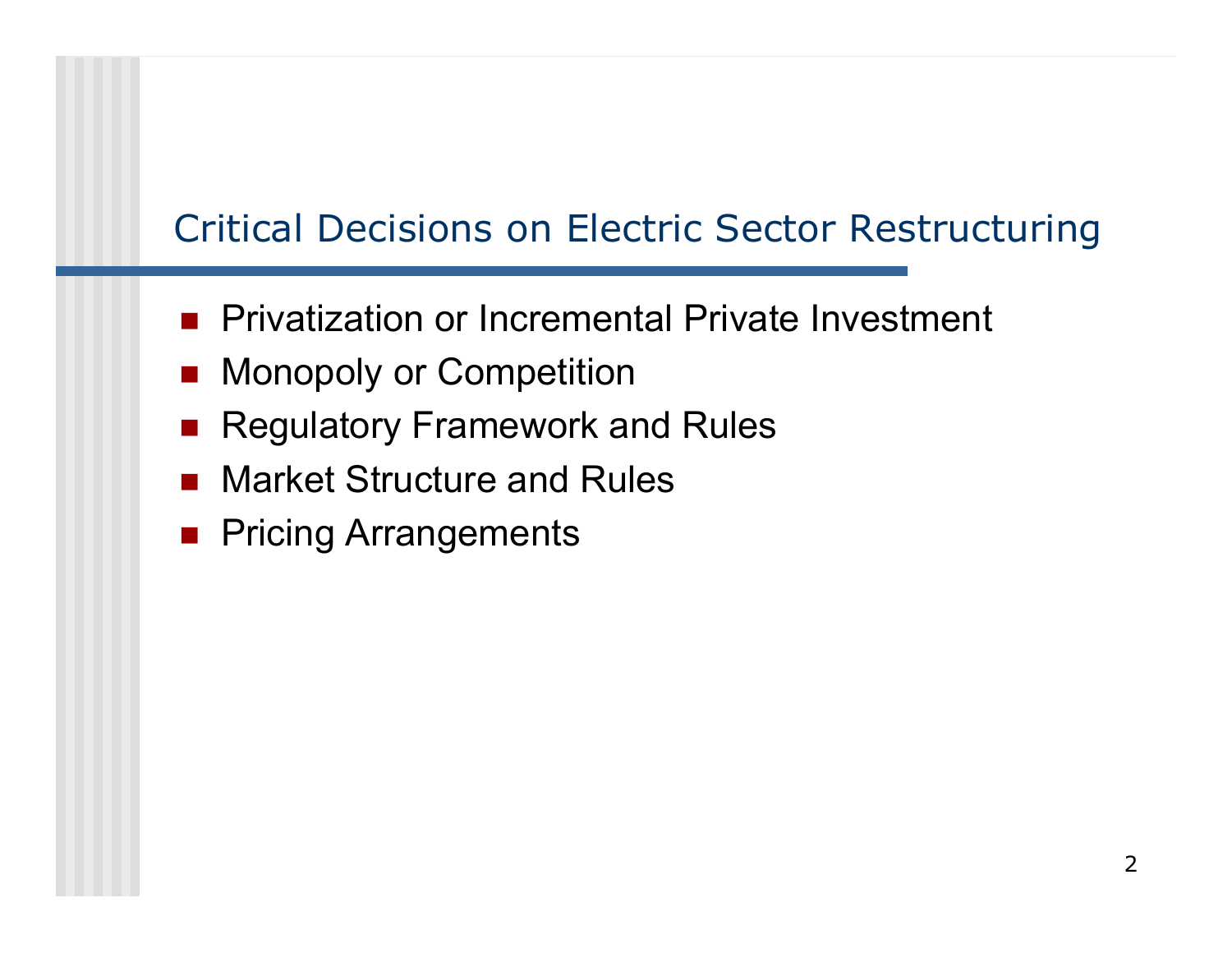# Privatization or Incremental Private Investment

- Will Existing Assets Be Privatized?
- All Assets or Some Assets to be Privatized (e.g., Monopoly or Competitive)?
- **Nill Only New Assets Be Private?**
- Will State Remain a Sector Investor?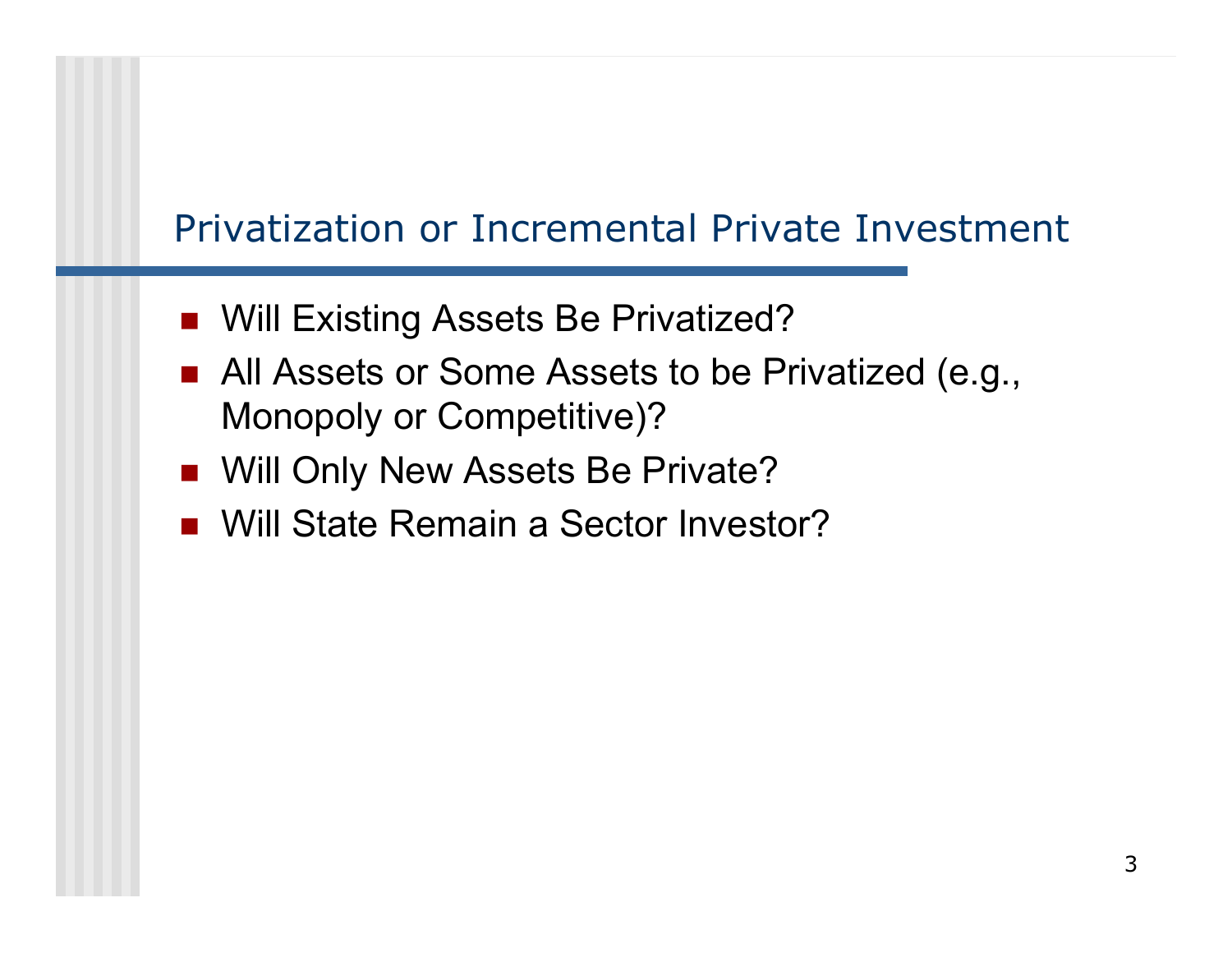# Monopoly or Competition

- $\overline{\phantom{a}}$ Vertical Integration or Unbundled
- M. Distribution
	- Wires Business
	- Supply Business
- **Transmission** 
	- Monopoly Bottleneck or Contestable Response to Demand
	- Dispatch and System Operations
	- Pricing Issues Market Implications
- **B** Generation
	- How Many Players Needed for Viable Competition?
	- Resource Mix Issues (e.g., Hydro, Security, Environment)
	- Reliability Issues (e.g., Planning and "Must Run" Units)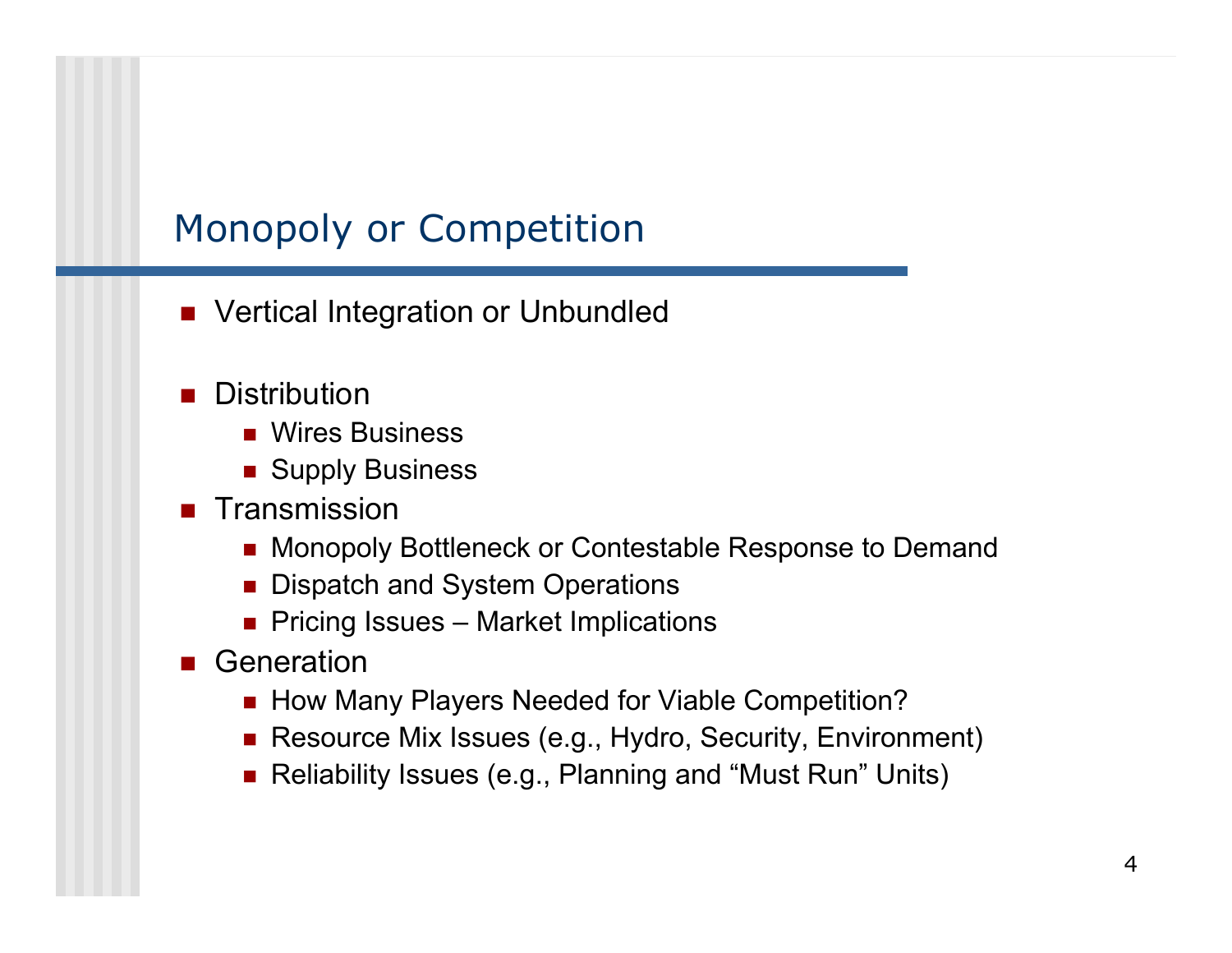#### Three Caveats

- 1. Confusing Means and Ends
- 2. Confusing Competition and Deregulation
- 3. Institutions Matter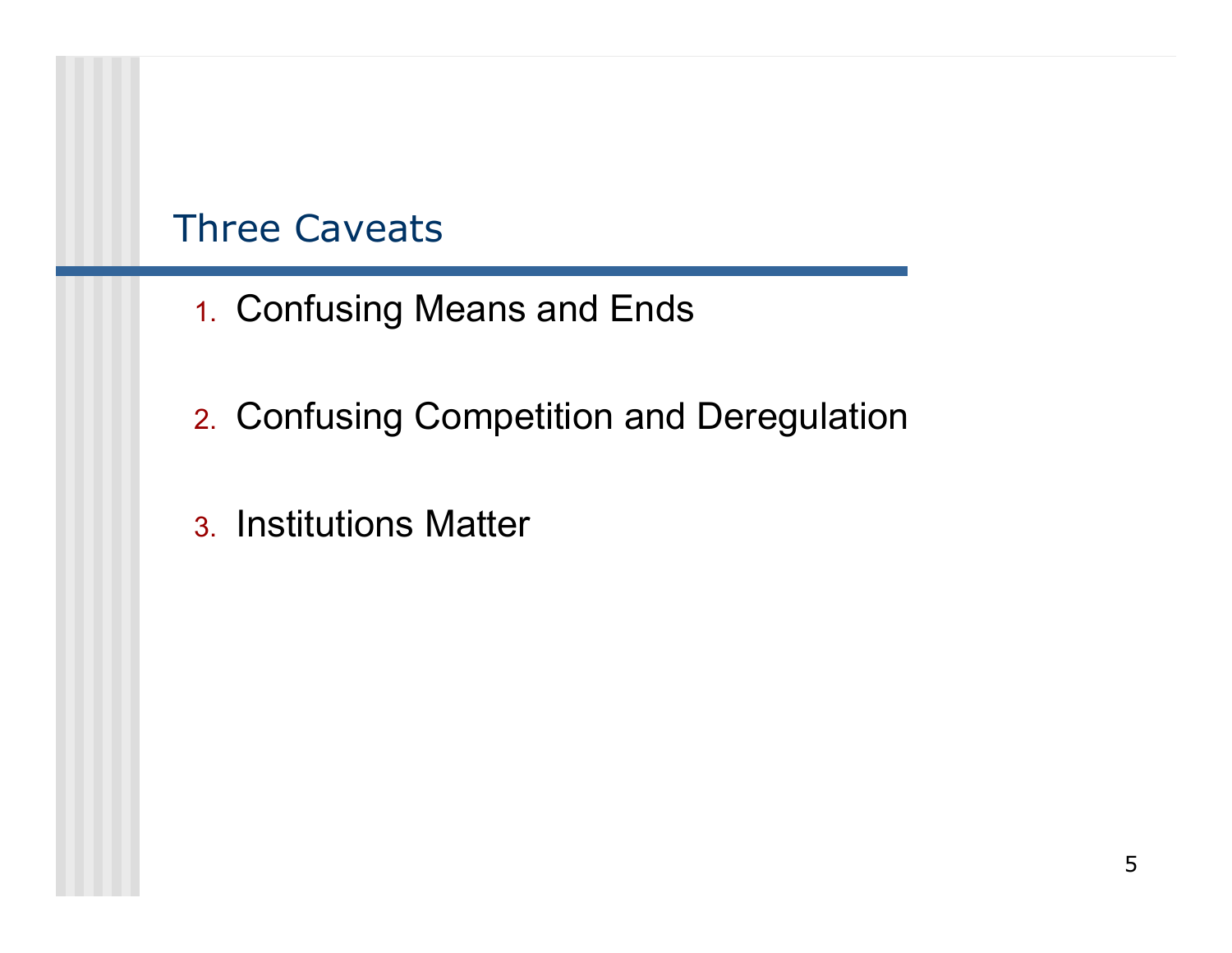#### Sequence of Decisions

- **Regulatory Regime**
- $\mathcal{L}_{\text{max}}$ Market Structure and Rules
- **Entry of Private Capital/Privatization**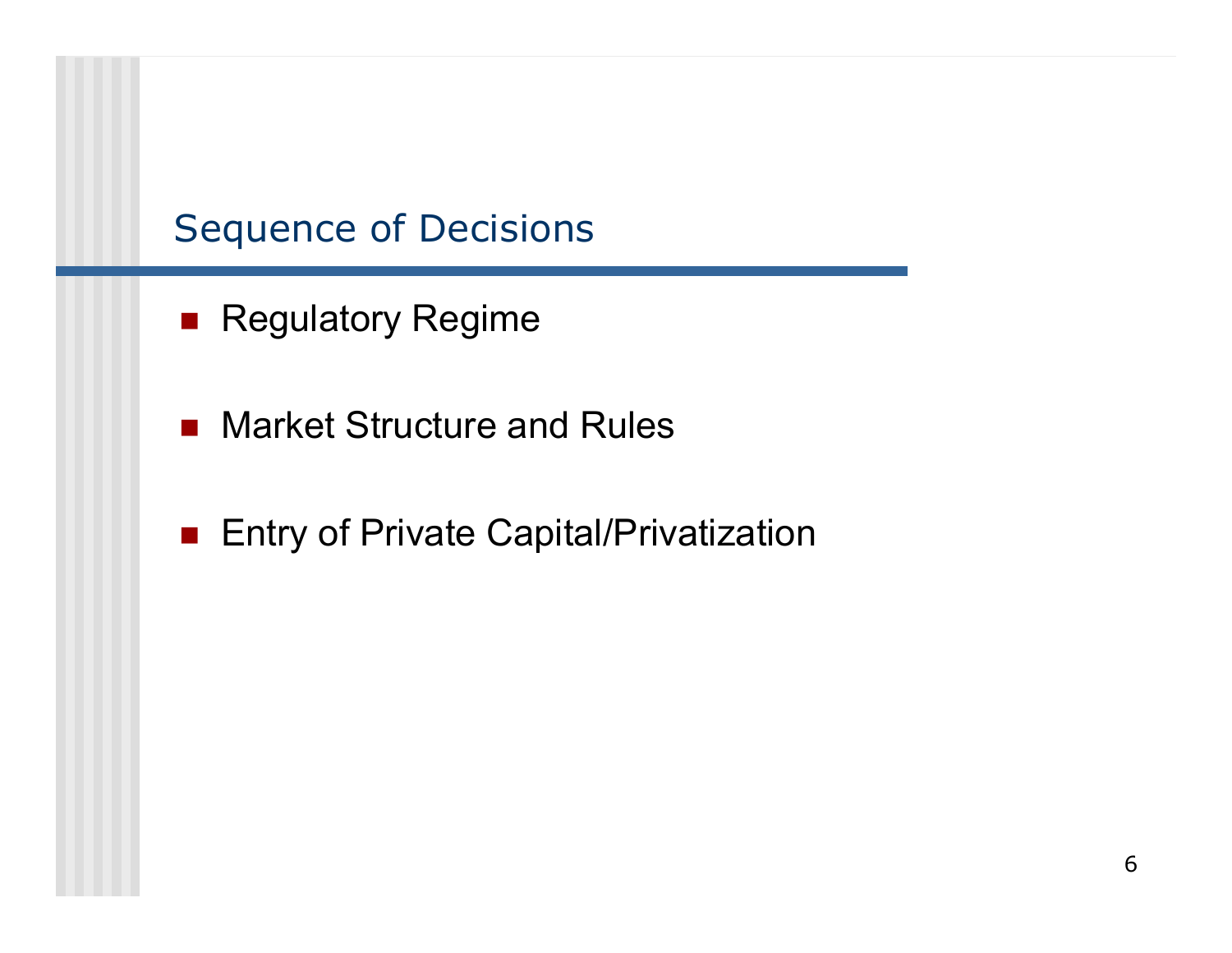### Regulatory Framework and Rules

- Economic Efficiency and Social Considerations
	- $\blacksquare$  Environmental Impact
	- П Universal Service
	- Economic Development
- $\overline{\phantom{a}}$ Discretionary or Contract Regulation
- $\overline{\phantom{a}}$ Centralized Regulation or Decentralized Regulation
- $\overline{\phantom{a}}$  Rate of Return or Price Cap or Revenue Cap Pricing for **Monopolies**
- Anti-Trust and Competition Promotion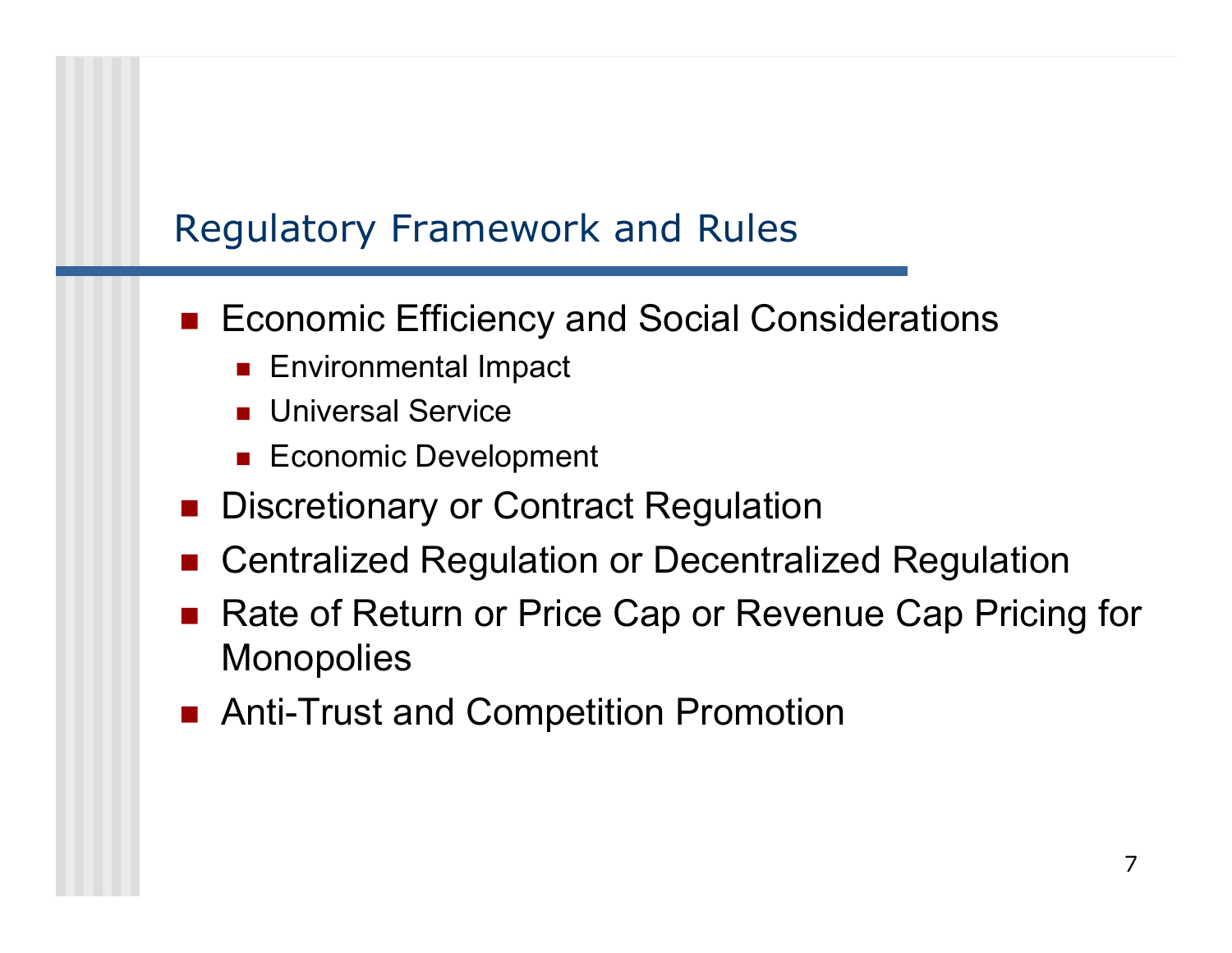### Market Structure and Rules

- Full Competition (Core and/or Non-Core)
- **Number 20 Milliph** Wholesale Competition (Energy)
- Capacity Auctions (Monopsony or Non-Monopsony)
- Vertical Monopoly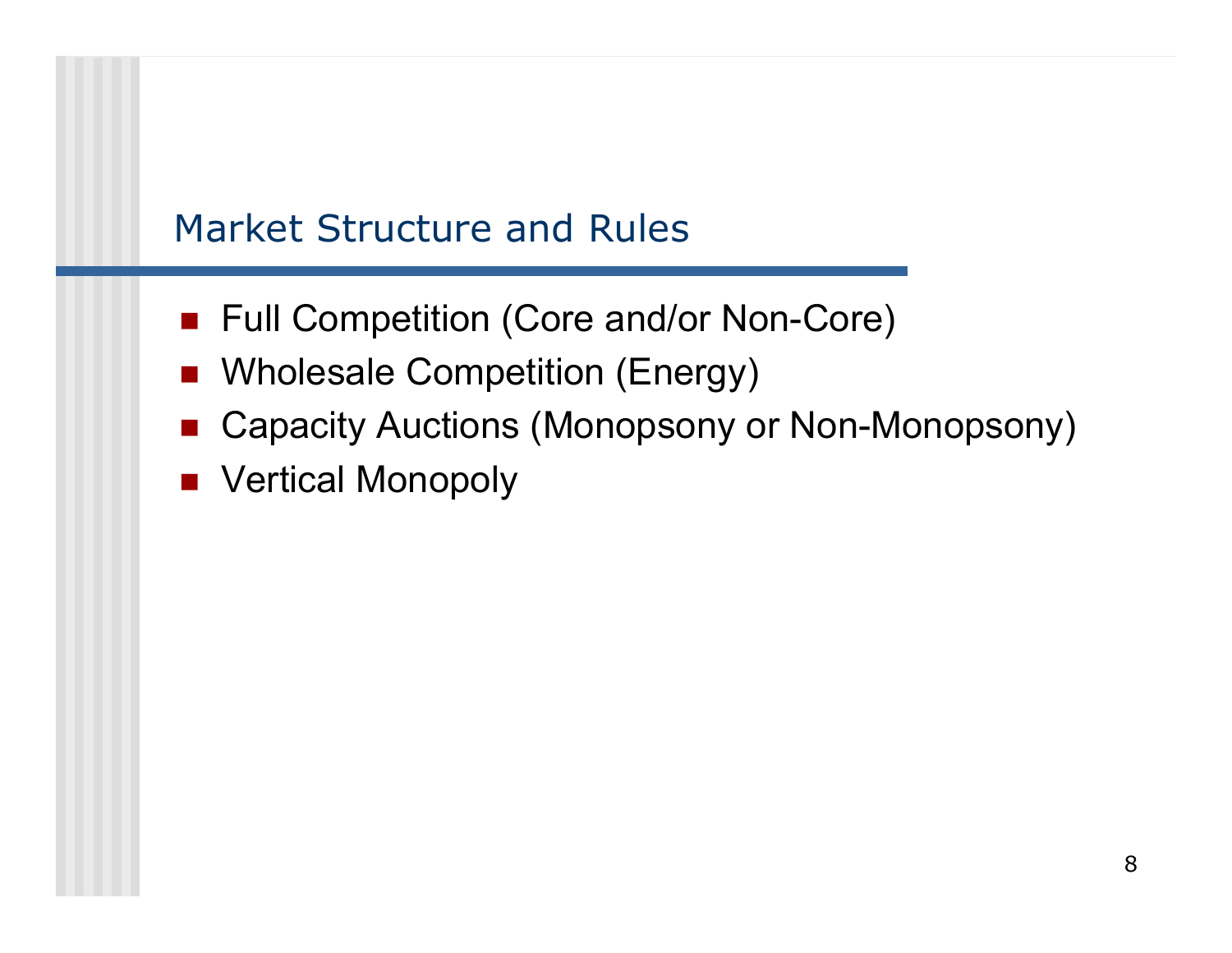# International Experience/Lessons to Be Learned

- Privatize First (e.g., Brazil and India Contrast with Argentina and Chile)
- Maximize Revenues or Optimize Sector (e.g., Brazil Contrast with Argentina)
- Flawed Market Design/Politics and Ideology Over Substance (e.g., California)
- Macroeconomic Collapse Trumps Successful Restructuring (e.g., Argentina)